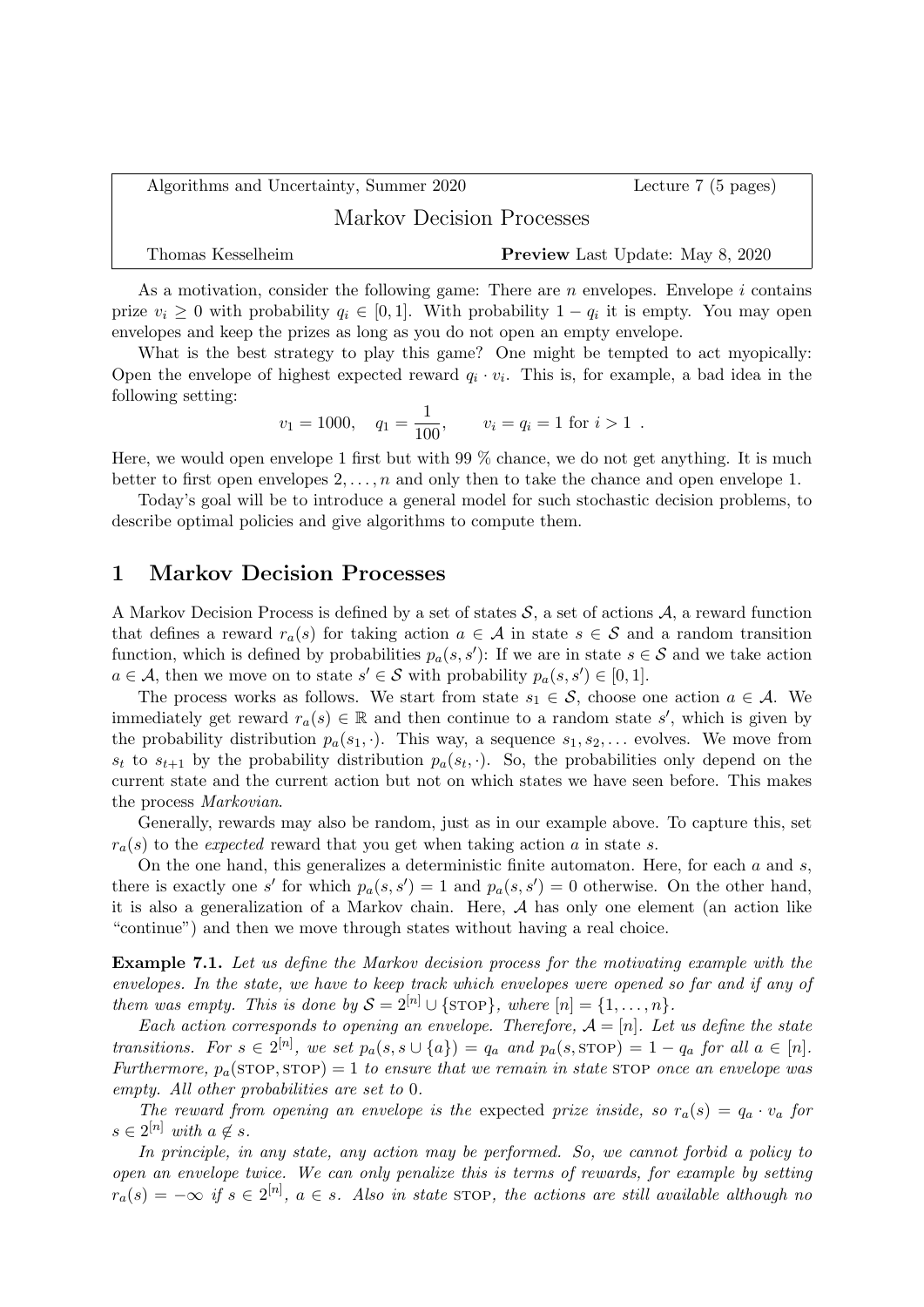more envelopes may be opened. By setting  $r_a(\text{STOP}) = 0$  for all  $a \in \mathcal{A}$ , effectively these actions do not matter.

## 2 Policies and Their Structure

A policy  $\pi$  assigns to each sequences of states  $s_1, \ldots, s_{t-1} \in \mathcal{S}$  an action  $\pi(s_1, \ldots, s_{t-1}) \in \mathcal{A}$ . So, if we run policy  $\pi$  starting from  $s_1$ , we pass through a random sequence of states  $s_1^{\pi}, s_2^{\pi}, \ldots$ , using a random sequence of actions  $a_1^{\pi}, a_2^{\pi}, \ldots$ 

Generally, we can move through a Markov decision process for unbounded time. We will first focus on the case of a finite time horizon. That is, there is some  $T$  such that we do not care what happens after time T. In this case, we can write the expected reward of policy  $\pi$ when starting at  $s_1$  as

$$
V(\pi, s_1, T) = \mathbf{E} \left[ \sum_{t=1}^T r_{a_t^{\pi}}(s_t^{\pi}) \right] .
$$

We also define  $V^*(s_1, T)$  as the highest expected reward that one can achieve starting from  $s_1$  in T steps, that is,  $V^*(s_1,T) = \max_{\text{policy }\pi} V(\pi, s_1, T)$ . (Note that there are only finitely many histories  $s_1, \ldots, s_{t-1}$  for  $t \leq T$  and therefore only finitely many different policies, so the maximum is well-defined.)

Consider an optimal policy  $\pi$ , that is  $V(\pi, s_1, T) = V^*(s_1, T)$ . As  $a_1^{\pi}$  is deterministic, we might as well write

$$
V(\pi, s_1, T) = r_{a_1^{\pi}}(s_1) + \mathbf{E} \left[ \sum_{t=2}^{T} r_{a_t^{\pi}}(s_t^{\pi}) \right] = r_{a_1^{\pi}}(s_1) + \sum_{s' \in S} p_{a_1^{\pi}}(s_1, s') \mathbf{E} \left[ \sum_{t=2}^{T} r_{a_t^{\pi}}(s_t^{\pi}) \middle| s_2^{\pi} = s' \right].
$$

Let us inspect the expectation on the right-hand side. We claim that

$$
\mathbf{E}\left[\sum_{t=2}^{T} r_{a_t^{\pi}}(s_t^{\pi})\ \middle| \ s_2^{\pi} = s'\right] = V^*(s', T - 1) \ .
$$

The reason is simple: Both is the maximum expected reward that we would receive from a Markov decision process running for  $T-1$  steps, starting from s'. On the left-hand side, we actually start from  $s_1$  but this does not make a difference for the remaining steps. Importantly, rewards in the current step only depend on the current state and action, not on the past ones.

We skip the fleshed out formal argument here. One possible way is to assume that either side is strictly larger than the other and observe that one could either add or remove  $s_1$  from the beginning of the history.

Consequently, we can define  $V^*(s,T)$  for  $T \geq 1$  recursively as

$$
V^*(s,T) = \max_{a \in \mathcal{A}} \left( r_a(s) + \sum_{s' \in \mathcal{S}} p_a(s,s') V^*(s',T-1) \right)
$$
 (1)

and  $V^*(s, 0) = 0$ . These observations directly lead to the following theorem:

Theorem 7.2. For finite time horizons, there is an optimal policy that is Markovian. That is, actions only depend on the current state and the number of remaining steps. An optimal policy for a time horizon of T steps can be computed in time  $O(T \cdot |\mathcal{S}|^2 \cdot |\mathcal{A}|)$ .

*Proof.* We can compute an optimal policy by dynamic programming. We have to compute  $T \cdot |\mathcal{S}|$ values of  $V^*$  in total, each computation takes  $|\mathcal{S}|\cdot|\mathcal{A}|$  steps. By tracing back the generation of  $V^*$ , we get a policy that is Markovian.  $\Box$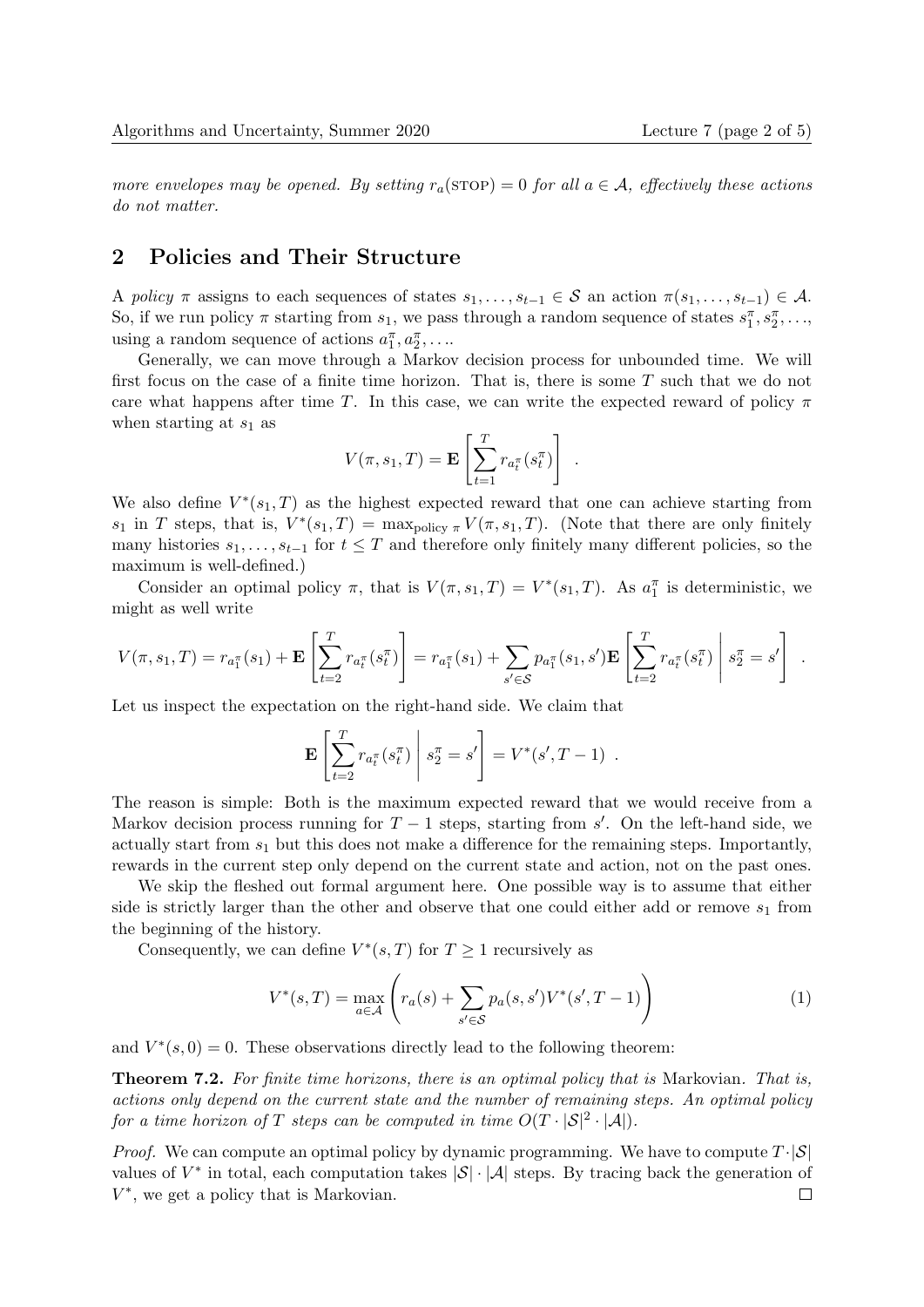Example 7.3. Let us come back to our initial example with the envelopes. The time horizon will be  $T = n$  because, in principle, all envelopes can be opened. Suppose we have only two envelopes with, where

$$
v_1 = 1000
$$
,  $q_1 = \frac{1}{100}$ ,  $v_2 = q_2 = 1$ .

Our intuition tells us that we should open envelope 2 first and then envelope 1. This gives us an expected reward of  $1+10 = 11$ . By dynamic programming, we get the following table, where each column corresponds to one state, each line to one time step and the entries to the maximum expected reward:

|               |     | $\{1\}$   | $\{2\}$ | $\{1,2\}$ | <b>STOP</b> |
|---------------|-----|-----------|---------|-----------|-------------|
|               |     |           |         | 0         |             |
|               | 10  |           | 10      |           |             |
| $\frac{1}{2}$ | -11 | $-\infty$ |         |           |             |

Note that only the bold numbers are actually reachable from  $s_1 = \emptyset$  with  $T = 2$ . We compute  $V^*(\emptyset, 2)$  as follows. We could choose 1 as the first action. In this case, the expected reward is  $10 + \frac{1}{100} \cdot 1 + \frac{99}{100} \cdot 0 = 10.01$ . Or, we could choose 2 as the first action. Then, the expected reward is  $1 + 1 \cdot 10 = 11$ .

## 3 Deriving the Optimal Policy

As we have just seen, in the initial example with the envelopes, the optimal policy can be computed via dynamic programming. The downside is that the number of states is  $2^n + 1$ . So, it is huge. And, as we will see, we can understand policies in a much more structured way.

Consider an optimal policy  $\pi^*$ . Note that  $\pi^*$  defines nothing but an order (i.e. a permutation) in which to open the envelopes as long as none was empty. We observe that if in the order that  $\pi^*$  uses, *i* comes directly before *j* (meaning that it opens envelope *i* always before *j*), then the following has to hold. Let s be the set of indices of envelopes opened before i. Applying Equation (1) twice, we get

$$
V^*(s,T) = V(\pi^*,s,T) = q_i v_i + q_i V^*(s \cup \{i\}, T - 1)
$$
  
=  $q_i v_i + q_i (q_j v_j + q_j V^*(s \cup \{i,j\}, T - 2))$ .

It would also be feasible policy  $\pi$  to first open j, then i, and then continue according to  $\pi^*$ . This would give expected reward

$$
V(\pi, s, T) = q_j v_j + q_j (q_i v_i + q_i V^*(s \cup \{i, j\}, T - 2)) ,
$$

because we only have to swap i and j in the previous expression. As  $\pi^*$  is optimal, we have  $V(\pi^*, s, T) \geq V(\pi, s, T)$ , and therefore

$$
q_i v_i + q_i (q_j v_j + q_j V^*(s \cup \{i, j\}, T - 2)) \geq q_j v_j + q_j (q_i v_i + q_i V^*(s \cup \{i, j\}, T - 2)) ,
$$

which is equivalent to

$$
\frac{q_i v_i}{1 - q_i} \ge \frac{q_j v_j}{1 - q_j}
$$

.

Consequently, it is optimal to open to envelopes by non-increasing  $\frac{q_i v_i}{1-q_i}$ . The optimal policy is unique up to breaking these ties (and choosing the actions from  $\overline{\text{STOP}}$  and any unreachable states, which are irrelevant).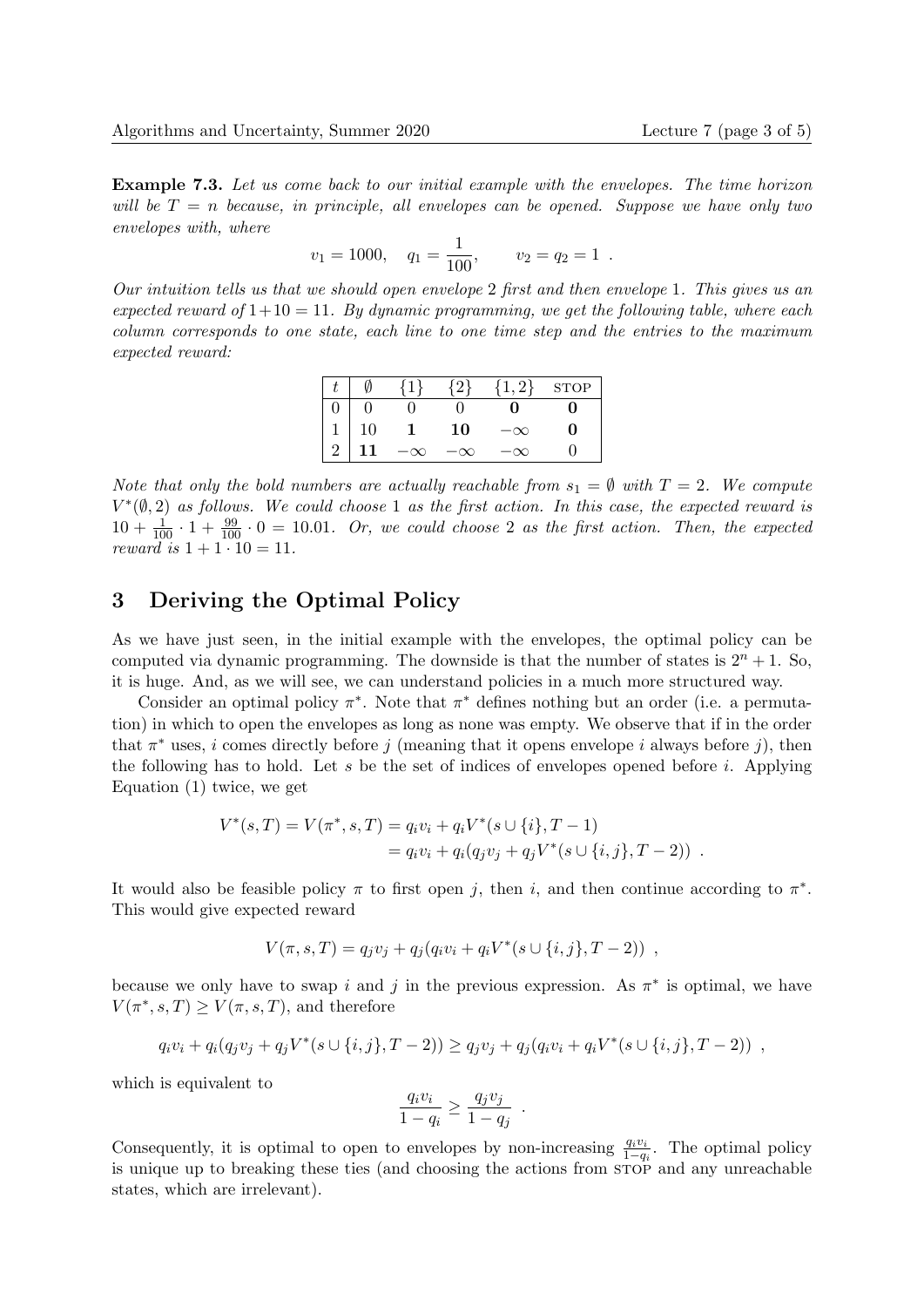## 4 A Stochastic Model for Ski Rental

In our first lecture we introduced a stochastic model for the Ski Rental problem. We defined it such that there are  $T$  days; each day is a skiing day with probability  $q$ . We can buy skis once at a cost of B or rent them for a day at a cost of 1. This is, indeed also a very simple Markov decision process.

One potential way to model it is as follows. We have three states SKIING, NOT-SKIING, bought. There are two actions, rent and buy.

- In state skiing, action RENT has a reward to  $-1$  and makes us transition to skiing with probability q and to non-skiing with probability  $1 - q$ . Action buy has a reward of  $-B$ and makes us transition to BOUGHT.
- In state non-skiing, both actions have no reward. They make us transition to skiing with probability q and to non-skiing with probability  $1 - q$ .
- In state BOUGHT, every action always keeps us in BOUGHT and has no reward.

There is a small technicality: The starting state is always deterministic. However, we would like it to be random. To this end, we add a day 0 as a non-skiing day.

Crucially, the optimal policy is Markovian. This means that its choices only depend on the current state and how many steps are left. It is irrelevant how we came to this point.

To derive the optimal policy, we only have to understand under which circumstances it chooses buy in state skiing. Generally, it is possible to derive this from Equation (1): We would like to understand for which choices of  $T$  is the maximum (meaning the smaller cost) attained by  $a = BUY$  if  $s = SKIING$ . However, one easily gets lost in notation.

We switch from maximizing rewards to minimizing costs and let  $C(T)$  denote the expected cost on a sequence of  $T$  days (not counting day zero). The key observation is that if the policy does not buy skis on the first day, it will face the exact same decision process with  $T - 1$  steps. For this reason

$$
C(T) = \begin{cases} q(C(T-1) + 1) + (1-q)C(T-1) & \text{if optimal policy rents in (SKING, T)}\\ qB + (1-q)C(T-1) & \text{otherwise} \end{cases}
$$

The algorithm ALG<sup>\*</sup> is defined to choose the cheaper of the two options. So

$$
C(T) = q \min \{ C(T-1) + 1, B \} + (1-q)C(T-1) .
$$

Let us understand this recursion. We start from  $C(0) = 0$ . Initially, we will have  $C(T 1) + 1 \leq B$  and so  $C(T) = C(T - 1) + q$ , which means  $C(T) = qT$  for the first values of T. At some point  $\tau$  we have  $C(T-1)+1 > B$  for the first time. More precisely, this is the smallest  $\tau$  such that  $q(\tau - 1) + 1 > B$ , which is  $\tau = \left| \frac{B-1}{q} + 2 \right|$ .

Note that  $C(T-1)+1 > B$  to be true for larger T. That is, for all  $T \geq \tau$ , we have  $C(T) = qB + (1 - q)C(T - 1).$ 

One can solve this recursion further from here (see Figure 1 for the solution). However, this is not necessary to derive the optimal policy. Recall that the minimum in the recursion comes from the choice of the policy on the first day. We now know that in  $(SKING, T)$ , the optimal policy will buy the skis if  $T > \tau$  and rent them otherwise. An interesting consequence is that the optimal policy will never first rent and then buy.